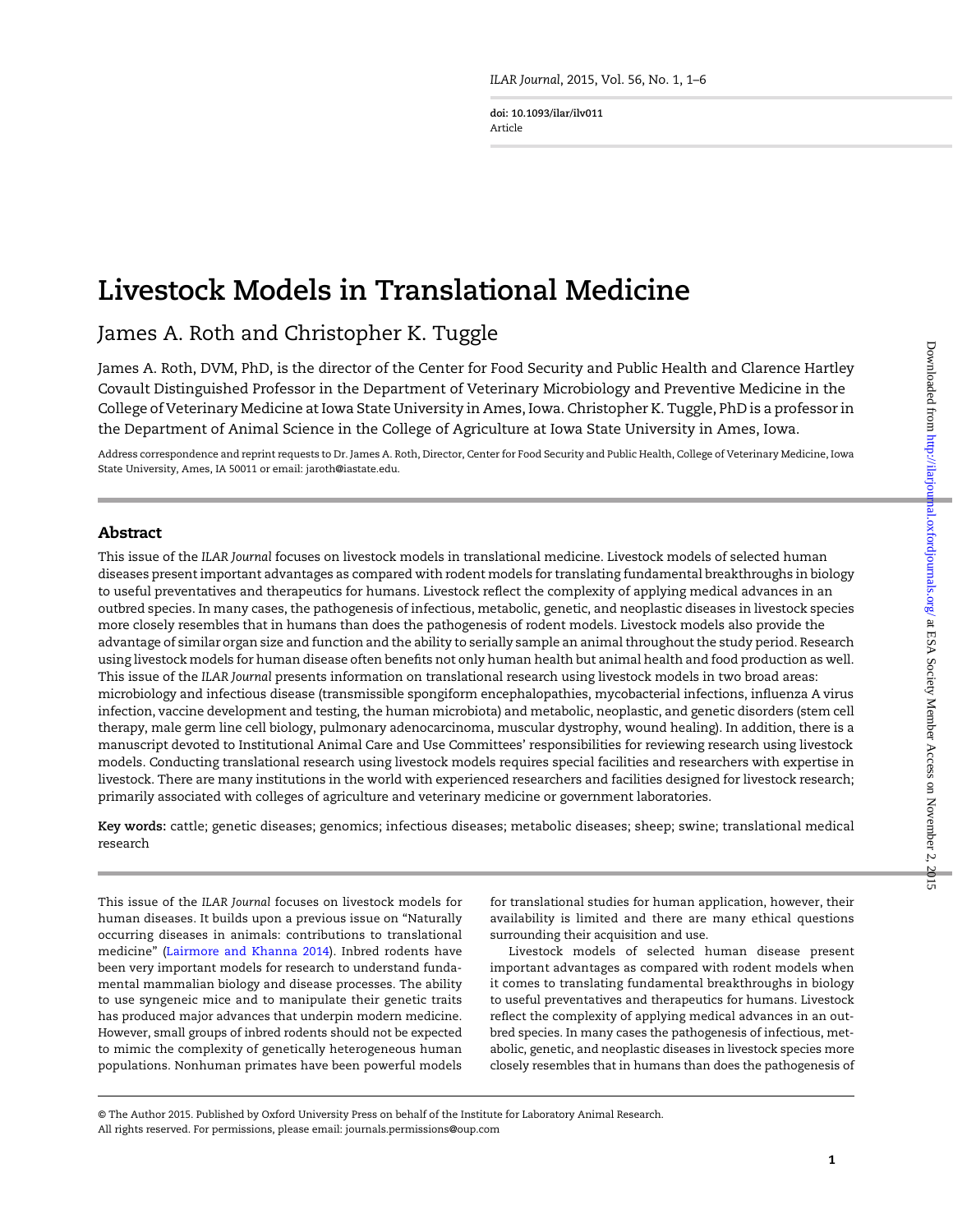rodent models. Livestock models also provide the advantage of similar organ size and function and the ability to serially sample an animal throughout the study period.

A dramatic improvement in our understanding of human biology began with completion of the sequencing of the human genome ([International Human Genome Sequencing Consortium](#page-4-0) [2004\)](#page-4-0). The original primary goal of the human genome project, providing tools and resources to identify genes and variants causing monogenic human disease, has been completed, and finding a gene variant causing a genetically simple disease is now trivial given access to patients and controls. Further, many examples of gene variants associated with complex diseases also have been reported. Interestingly, excellent examples of such identifications often arise from analysis of domesticated animal populations that have well-documented phenotypic records ([Andersson 2013](#page-4-0)). This enlightenment of the genotype– phenotype association has accelerated with the functional decoding of many DNA elements ([ENCODE Project Consortium](#page-4-0) [2012](#page-4-0)) in the human genome, although such information is scant for livestock species. A recent initiative is focused on improving this situation: the recently announced Functional Annotation of ANimal Genomes (FAANG) project [\(FAANG Consortium](#page-4-0) [2015\)](#page-4-0) proposes to create ENCODE-type data for those domesticated species with a well-developed genome assembly. Coupled with the already available phenotypic resources on these species, the complex relationship between natural genotypic and phenotypic variation could be explored at unprecedented scales. Such data will further establish these species as models for human disease, as well as develop valuable practical information for agriculture. In addition, with the rapid technical advances in precision genome editing ([Cox et al. 2015\)](#page-4-0), it is now possible to quickly and specifically modify any gene in the genome. In many cases, it is possible to predict the effect of such mutations on phenotype based on a detailed understanding of the expression patterns of the gene and the predicted function of its product; deep annotation of genome component function will expand this capability. As depicted in several papers in this special issue, the creation of a model often involves a genetic manipulation to mimic the defect in patients. Such manipulations require molecular genetic information, and often a detailed understanding of the physiological and molecular pathways involved. The last 10 years have seen an explosion of such genomic information on a range of vertebrates, several of which have served as models in translational medicine. These genome sequences provide an opportunity for more systematic and detailed modeling at multiple levels: molecular, cellular, metabolic, and organismal ([Tuggle](#page-5-0) [et al. 2011\)](#page-5-0). Such modeling depth will be a necessary component of any models in the future, as data-driven analysis of human systems continues to expand ([Carter et al. 2013\)](#page-4-0). Thus the fledgling FAANG project, which aims to create for domesticated species deep functional information similar to that currently available for humans, will add substantially to the value of these species as translational models.

Pigs have proven to be an especially important model in translational research, particularly in medical device development, xenotransplantation, and therapeutics due to the similar size, anatomy, and physiology of human and pig organs [\(Judge et al.](#page-4-0) [2014](#page-4-0)). The ability to produce transgenic pigs with selected human genes enhances their potential to serve as organ donors [\(Ibrahim et al. 2006](#page-4-0)). The similarities of the innate [\(Fairbairn et al.](#page-4-0) [2011;](#page-4-0) [Kim et al. 2014\)](#page-4-0) and adaptive ([Butler et al. 2009](#page-4-0)) immune systems of pigs and humans has led to the use of pigs as translational models for the study of various infectious diseases and in vaccine development [\(Meurens et al. 2012\)](#page-5-0). A recent sequencelevel comparison of human and porcine genes involved in immunity demonstrates their close similarity ([Dawson et al. 2013](#page-4-0)). Transgenic pig models have been established for neurodegenerative diseases, cardiovascular diseases, and diabetes mellitus [\(Aigner et al. 2010\)](#page-4-0). Genetically modified porcine models of cystic fibrosis have been generated that develop lung disease similar to human cystic fibrosis [\(Rogers et al. 2008\)](#page-5-0), an important deficiency of mouse models [\(Judge et al. 2014\)](#page-4-0). Pigs are also increasingly being considered as the model of choice for preclinical toxicologic testing of pharmaceuticals [\(Swindle et al. 2012\)](#page-5-0).

## Livestock Translational Models in Microbiology and Infectious Disease

In this issue, examples are presented of basic research in livestock translating into improved prevention and therapeutics not only for humans but also for the livestock species. Many infectious diseases have co-evolved in livestock and humans due to their close interaction for thousands of years. This similarity allows the study of early pathogenesis and interventions in the livestock model. For important zoonotic diseases such as bovine tuberculosis, swine influenza, bovine spongiform encephalopathy, brucellosis, leptospirosis and many others, the livestock species may serve as the reservoir host, or amplifying host. Therefore, research on these naturally occurring diseases not only leads to important advances in translational medicine, but also leads to improved detection and prevention in livestock reducing exposure of humans and contributing major benefits to public health [\(Roth 2011\)](#page-5-0).

Transmissible spongiform encephalopathies (TSEs) are an excellent example of research in livestock having multiple benefits for livestock health, food production, and public health as well as translational research as a model for TSEs in humans. Drs. Justin and M. Heather Greenlee summarize research advances in two TSEs of livestock: bovine spongiform encephalopathy (BSE) in cattle and scrapie in sheep and goats. Basic research on BSE and scrapie has made major contributions to the understanding of the biology and pathogenesis of prions. All TSEs share pathologic features and infectious mechanisms, but have distinct differences in transmission and epidemiology. TSEs can be acquired through exposure to infectious materials, but inherited and spontaneous TSEs also occur. BSE can be transmitted to people through ingestion of infectious material and can cause variant Creutzfeldt-Jakob disease. Research on BSE was essential to break the transmission cycle between cattle and to people.

Mycobacterium bovis is a zoonotic infectious agent of livestock and wildlife, which can produce severe disease in people. There is a long history of mutually beneficial research leading to improved understanding of tuberculosis in both livestock and people. Drs. Waters and Palmer summarize advances in detection and control of human tuberculosis resulting from livestock and wildlife research on M. bovis and discuss advances in understanding the pathology and immunology of M. bovis infection based on advances in M. tuberculosis research. Advances in diagnostic testing and vaccines for prevention of tuberculosis in people have been tested with M. bovis infection in cattle and refined before translated for use in people. Recent advances in understanding the immunology of mycobacterial infections are summarized in this review and current efforts to develop safer and more effective vaccines using the M. bovis model are discussed.

Rajao and Vincent make a compelling case for the use of swine as a model for influenza A virus (IAV) infection and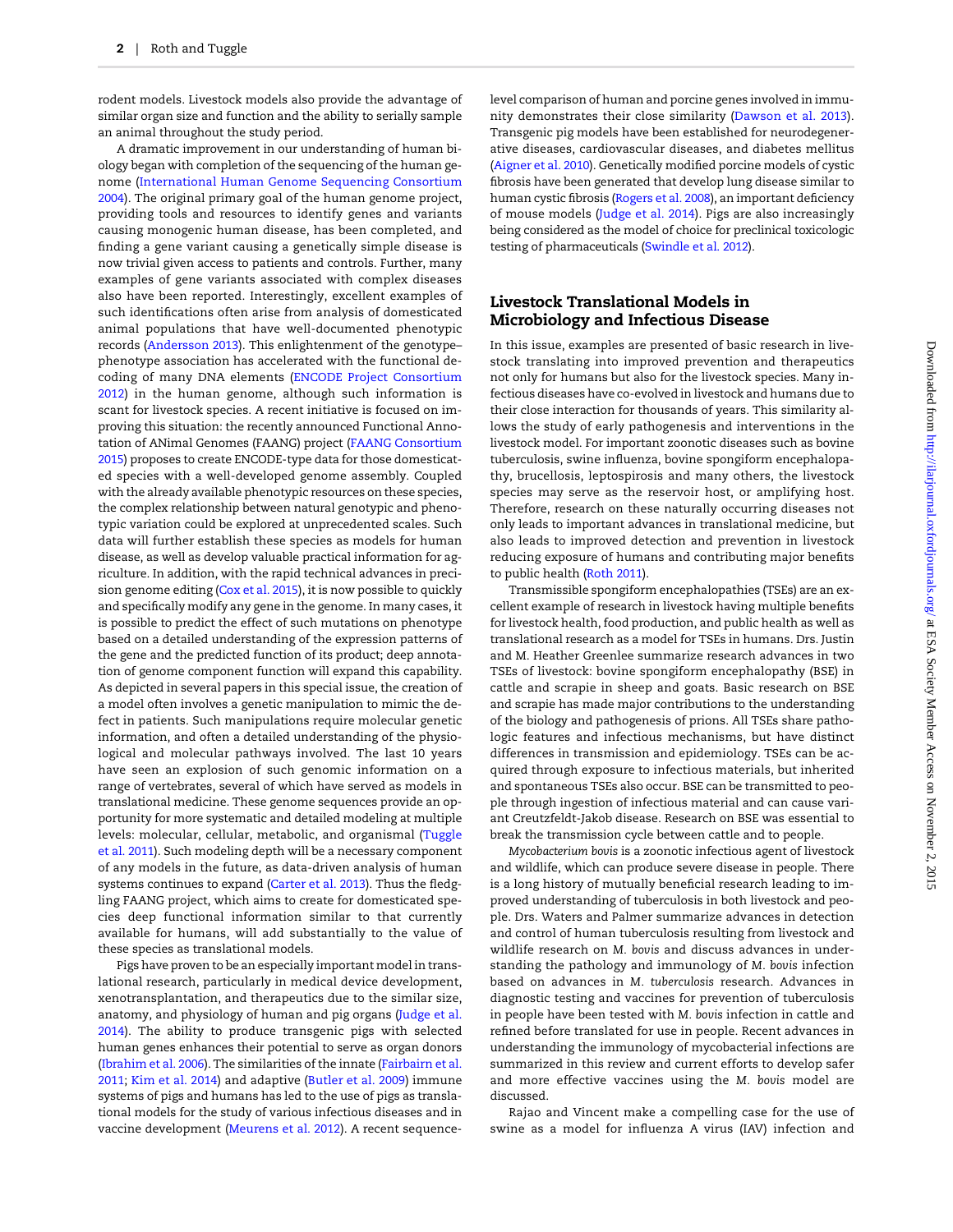immunity in people. The same subtypes of IAV are endemic in both species and there has been repeated exchange of viruses between these two hosts. There is a similar distribution of IAV receptors in the respiratory tract, and the clinical manifestation and pathogenesis are similar. The ability to control maternal antibody transfer to newborn pigs through ingestion of colostrum enables experimental designs with groups receiving no maternal antibodies or maternal antibodies with defined antibody titer and specificity. This is a powerful tool for elucidating the role of passive antibody in immunity, in interference with vaccine responses, and in enhancement of respiratory disease. The swine model has convincingly demonstrated the benefits of modified live intranasal vaccines for inducing heterosubtypic immunity and allowed the investigation of immune mechanisms responsible. It has also allowed the discovery and characterization of vaccine-associated enhanced respiratory disease (VAERD) when inactivated vaccines are used that are not closely matched to the hemagglutinin protein of the challenge strain of virus. There is still more to be learned about the pathogenesis and immunology of influenza in people. The swine model is an important tool for understanding mechanisms of virulence and protective immunity, and for developing more efficacious vaccines and other forms of prevention and treatment.

Gerdts and colleagues discuss efforts to reduce and replace the need for animals in human vaccine research and regulatory approval; however, some use of animal models for development and regulatory approval of human vaccines is essential to mimic the complexities of the immune response. They make the case that no single animal model provides all of the information needed for advancing a novel vaccine through the preclinical phase of development and that large animal models are often better than rodent models for predicting vaccine outcomes in humans. They review advantages and disadvantages of selected livestock models of infectious diseases that have proven to be valuable for preclinical evaluation of vaccines for human disease. Advances in reagent availability for characterizing the immune response of livestock are improving the ability to use livestock models for human vaccine evaluation.

There is growing recognition of the important role of the gut microbiota in maintaining health and in disease pathogenesis. Donovan and colleagues review the use of human microbiotaassociated (HMA) swine in translational research. The high degree of similarity in anatomy, physiology, immunology, and brain growth between swine and humans make pigs a better model than rodents for studying the influence of the microbiota on human gastrointestinal, immune, and brain development. HMA piglets have been established using inocula from infants, children, and adults. Importantly, Bifidobacterium spp. and Bacteroides spp., predominant bacterial groups of the infant gut, have been established in the HMA piglets. The HMA pig model may be valuable for investigating how the gut microbiota composition changes in response to environmental factors, such as age, diet, antibiotic use, and infection. The HMA pig also promises to be a useful model for screening the efficacy of pre- and probiotic interventions and for elucidating microbe–host interactions in health and disease.

# Livestock Translational Models for Metabolic, Neoplastic and Genetic Disorders

Both technologies and developed models for specific metabolic, neoplastic, and genetic disease are also described in this issue. These include the development of technology to test induced pluripotent stem cells (iPSC) and spermatogonial stem cells (SSC), as well as models for studying lung cancer, muscular dystrophy, and wound healing.

Models for preclinical testing of stem cell therapeutics are described by Michael Roberts and colleagues, with a focus on the use of pigs in development and testing of iPSC. The authors detail a need for pig models to test three necessary aspects of iPSC-based therapy:

- safety: iPSC can form teratomas or carcinomas if cells are not differentiated;
- efficacy: iPSC can function to cure or alleviate disease symptoms; and
- stability: as the transferred iPSC can be rejected by the host.

Large-animal models are highlighted, as the current success of translation of preclinical results past Phase II trials is less than 20% ([Arrowsmith and Miller](#page-4-0) 2013). The authors point out that the principle of homology to humans is important in selecting a model, and that while the mouse as an animal model has economic and infrastructural advantages, new technology for genetic modification may increase availability of useful large animal models with higher biological homology to humans. A lack of research data on a range of practical questions on development of such models will continue to slow progress, however.

Roberts and colleagues provide a history of research on pluripotent stem cells from livestock species, culminating in partially successful reports on creating iPSC. Currently there is no clear demonstration that iPSC can contribute to the germ line, likely due to incomplete reprogramming of the iPSC. However, they also discuss parallel studies on recent work showing human iPSC transplantation into pigs. For example, there is a growing body of data that pigs may be useful preclinical models for testing heart muscle repair protocols using human iPSC-derived cardiomyocytes. While some early mutations have been achieved that document the value of the pig model in testing safety and efficacy, more work lies ahead before cures are achieved. New approaches to creating hosts that are tolerant to xenogenic iPSC are also described. Severe combined immunodeficient (SCID) pig lines have been described that are tolerant because they are severely deficient in adaptive immunity. SCID pigs have been created by mutagenesis or by identification of natural mutations. Specifically, the Roberts group has reported that pigs with mutations in RAG2 were tolerant of human iPSC; however, the transferred cells formed teratomas in the recipients. The authors also discuss interesting possibilities in the use of stem cells in xenotransplantation, outlining creation of chimeric pigs with a pancreas formed exclusively from differentiated human pluripotent donor cells as a source of human stem cell-derived organs for transplant. They also discuss the technologies available, as well as those still needed, for in vitro production of meat from myogenic derivatives of iPSC.

The study of male gametogenesis and its relationship to translational medicine is summarized by Gonzalez and Dobrinski. A description of the utility of collecting sperm for conservation of endangered or valuable germplasm is followed by a summary of methods for the study of spermatogenesis, with detailed information on gene cell (GC) isolation and analysis. A critical area of study is identifying gene markers for undifferentiated and potentially self-renewing stem cells. Several candidate markers have been proposed for several species, including cattle, dog, horse, pig, goat, and sheep. In parallel with these molecular studies, transfer of GC and successful production of offspring derived from transferred GC has been reported for mice and several large-animal species. The efficiency of these procedures is still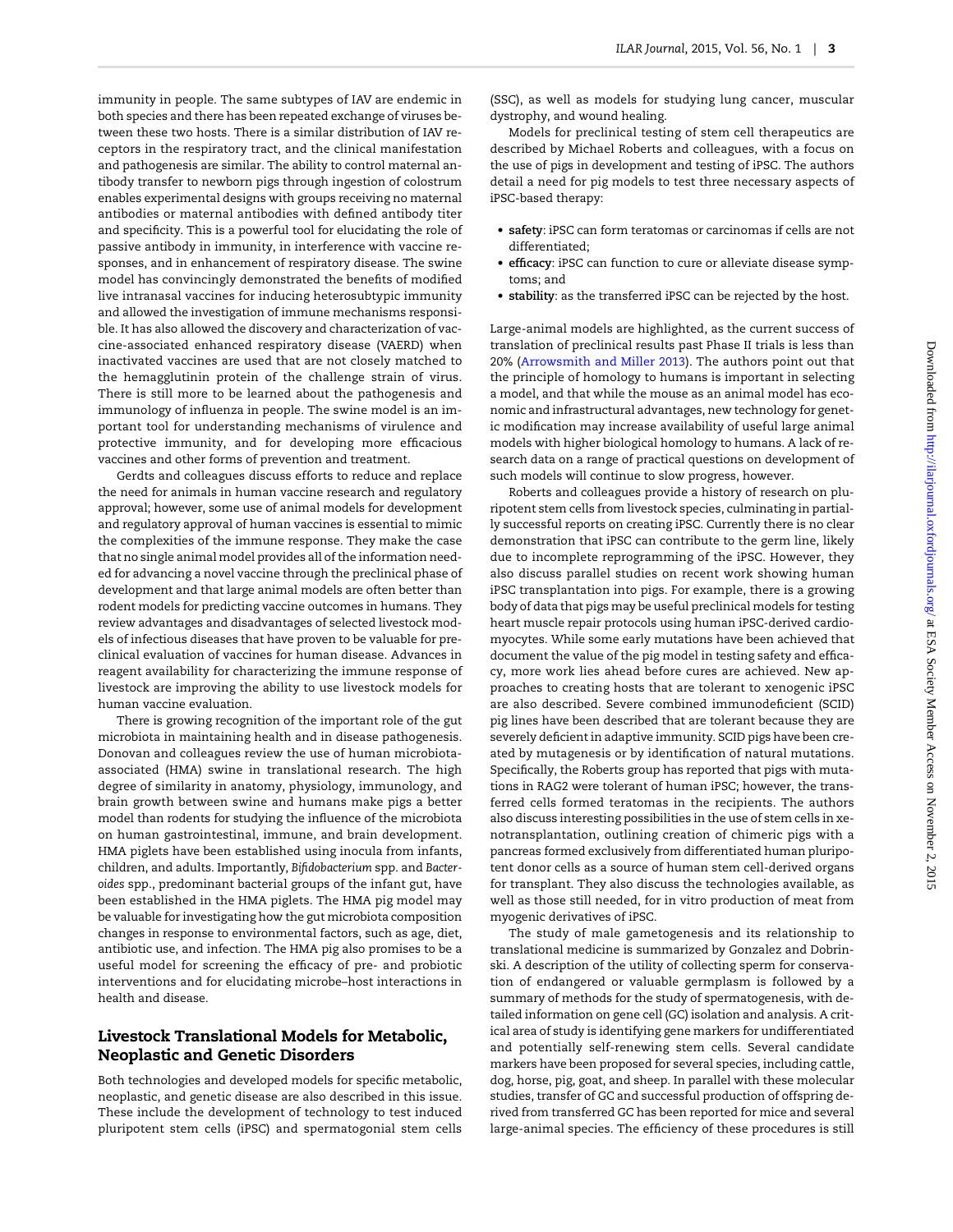low, and attempts to both improve purity of the GC preparation as well as modify the recipient environment to increase success rates are described. The authors point out the striking differences in immunotolerance between mouse and large-animal species, where unmatched donor and recipient GC transfer can be successful only in the latter. The authors complete their review by providing examples of the practical uses of spermatogonial stem cells (SSC), which includes the study of spermatogenesis itself, and the preservation of unique lines of animals for maintenance of biodiversity or storing superior genetics. They comment in detail on the use of SSC in generating transgenic animals, where SSC have some advantages over other methods in rapidity in passing on transgenes from males to offspring. While longterm culture of SSC has not been achieved in large animals, rapid mutagenesis techniques may overcome these roadblocks.

Lung cancer is the most common human cancer worldwide, and while the environmental insult of tobacco smoke is clearly a major factor in the incidence of such cancers, Youssef and colleagues discuss the fact that the incidence of lung cancers is increasing among nonsmokers. Interestingly, tumors from smokers and nonsmokers have distinct features, including diverse causal genetic mutations. After summarizing types of animal models for lung cancers, the authors focus on the ovine pulmonary adenocarcinoma (OPA) model in sheep. Although OPA is caused by infection with a specific virus, jaagsiekte sheep retrovirus (JSRV), the resulting cancer phenotype is quite similar to human bronchioloalveolar cancer, which is a form of non-small cell lung cancer in humans. The authors recount the common signaling pathways affected in human adenocarcinomas and OPA, including the PI3K-Akt-mTOR and RAF-MEK-ERK1/2 pathways, and then describe lines of evidence that document similarities at the gene response and cellular levels between human cancers and the OPA model. Several experimental platforms are used in the OPA model, including an in vivo lamb disease model. This model has strengths including the ability to precisely control tumor development through JSRV infection of very young lambs at specific times and lung regions and the possibility of using different viral genotypes as an infectious clone of JSRV. In addition, the lamb model enables the study of early stages of tumor progression, which is very difficult to identify in human patients, who are usually in late stages of the disease when it is diagnosed. Current limitations include the inability to titer virus accurately, as permissive cell lines are not available to grow JSRV. The authors also discuss an in vivo cancer model in mice where infection with adeno-associated virus expressing the tumor-causing Env protein of JSRV can model adenocarcinoma as well; responses observed in the lamb infected with JSRV are similar to those seen in this infection in mice. Beyond the early disease model, naturally infected older animals can also be identified and studied to gain insight into latter stages of the disease. The authors also provide an early glimpse into new in vitro models using lung tissue slices, which can be infected with JSRV and maintained for 3–4 weeks in culture to study early events in a model that bridges the in vivo lamb model and late-stage natural infections. Response to infection in the lung tissue slice model includes activation of the Akt and ERK1/2 pathways, and shows the model appears to reflect in vivo responses. The authors conclude by posing the question as to the cause of human cancers in nonsmokers: could there be a viral cause? They recount that while there is no epidemiological evidence of transmission of JSRV-related adenocarcinomas to people in close proximity to infected sheep, JSRV can infect human cells in vitro, and antibodies to JSRV proteins are reactive to an unknown epitope in human cancer tissues. Thus, while verification of a possible viral etiology in human lung adenocarcinomas awaits more definitive analyses, the experimental OPA model in lambs is established for studying early events in development of these lung cancers.

Selsby and colleagues provide a summary of the devastating effects of Duchenne muscular dystrophy (DMD), which is caused by mutations on the dystrophin gene. Dystrophin encodes a large protein that is critical for transfer of actin-myosin contractile force from muscle to the skeleton. The lack of functional dystrophin causes a loss of calcium homeostasis, inflammation and eventual protein degradation and muscle loss. The authors also describe Becker muscular dystrophy (BMD), which is a less severe form of the disease caused by inadequate dystrophin function. They argue that therapies for DMD that currently show promise in animal trials are likely to be partially effective, predicting that patients so treated would exhibit a BMD phenotype, and thus preclinical models for both DMD and BMD are needed. The authors then describe advantages and disadvantages of the mouse mdx model, a mainstay of dystrophy research; the golden retriever, hypertrophic feline, and Zebrafish models; and two newly generated rat models. They then turn to their central topic, the creation and development of porcine dystrophy models, first providing general advantages of the porcine species as a model, focusing on the high similarity of pig and human hearts, as cardiomyopathy is a component of dystrophy and a growing cause of death in muscular dystrophy patients. A description of several genetically modified porcine models is provided, including published and unpublished lines of pigs that reportedly can mimic significant aspects of the DMD phenotype. In addition, the authors describe a spontaneous porcine dystrophinopathy model, which through genetic analysis was shown to be due to a novel nonsynonymous mutation (R1958W) in the dystrophin gene. The phenotype is one of 70% decreased dystrophin expression in muscles. Affected pigs show skeletal muscle necrosis at 2 months of age, and foci of necrosis in heart tissue at 12 months of age. Abnormalities in the electrocardiogram were also observed in these pigs. The authors also discuss future analyses on respiratory and cardiac function in this promising BMD-like model of dystrophin insufficiency.

The healing of skin wounds is universally important in human and veterinary medicine. Seaton and colleagues discuss the use of the porcine model for the study of skin wound healing. The authors identify anatomical, structural, and physiological as well as protein distributional similarities between human and pig skin. While some differences exist, a comparison of multiple studies found that porcine skin is most concordant with human compared with several other models, which are no better than concordance of in vitro studies to humans [\(Sullivan et al. 2001\)](#page-5-0). Seaton and colleagues discuss the different metrics to assess wound healing, as well as the methods to create specific types of injuries and emphasize that the depth of the wound is a critical factor in type and success in healing. A major category is chronic nonhealing wounds, which are caused by a number of factors. Of these, an important factor is diabetes, as this is increasing in prevalence in the United States and thus is an increasing problem in the healing of wounds. A pig model of diabetic wound healing processes using streptozotocin treatment has been developed. Several groups have used this model to investigate blood and growth factor secretion characteristics, as well as cell-based therapeutics and the effect of concomitant burns or bacterial infection on the rate and type of wound healing. The authors also discuss additional burn wound models, including sepsis as a complication, and the effects of debriding wounds and timing of treatments such as skin engraftments. In many of these experimental approaches, the pig model provides insights that could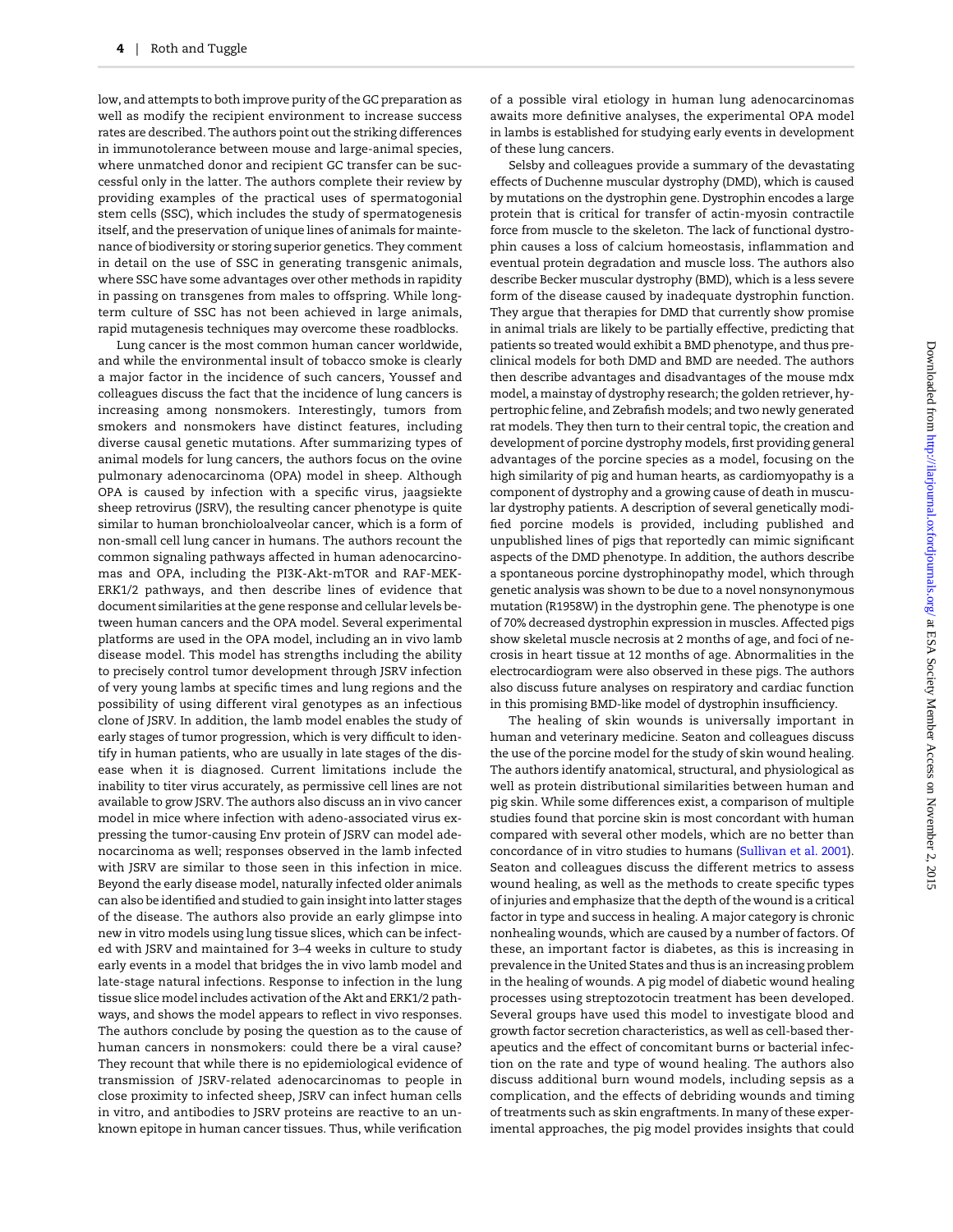<span id="page-4-0"></span>allow more focused clinical trials. One wound healing defect highlighted is hypertrophic scarring, in which excessive collagen-based fibroproliferation increases the size of and pain associated with the resulting scar. A Red Duroc model has been developed by the authors, and has been shown to be an appropriate model for humans with hypertrophic scars. Comparisons of the Red Duroc pig with the Yorkshire pig, a nonhypertrophic scarring breed, has shown different patterns of growth factors and expression of collagen and MMP2, TIMP and other genes in skin. It was shown that these phenotypes have a genetic basis, as they were intermediate in offspring of the Duroc × Yorkshire cross. Because of the structural similarity of human and pig skin, the pig has also been used to test products designed to improve wound healing. While the costs and complications of working with such large-animal models are recognized, the authors conclude that these models have provided increased understanding of the molecular events during wound healing and further model development is justified.

#### Welfare and Ethical Considerations

An area of growing concern is the ethical and welfare considerations of using animal models in translational research. There is a concerted effort to reduce, replace and refine the use of animal models. For example, there has been some success in reducing the use of animals for potency and safety testing of both human and veterinary vaccines (Isbrucker et al. 2011; Kulpa-Eddy et al. 2011; [McFarland et al. 2011\)](#page-5-0). Animal welfare is a concern anytime that animals are used in research, especially whenever the research protocol leads to pain, physical discomfort, or mental distress. Livestock have been domesticated and are therefore more accustomed to contact with humans and to some levels of confinement as compared with primates or wild animals. Humane use and welfare are high-priority concerns when using any animals in research. This is addressed in the manuscript on "IACUC considerations on livestock models in translational medicine" by Thulin and Underwood. As mentioned above, the translational research often also benefits the livestock species, which partially addresses the ethical concerns.

## Conclusions

In spite of the advantages discussed in the papers in this special issue, livestock models have been underutilized in translational research. This has been partially due to the slow realization of their advantages and value and to the perceived expense and difficulty of using livestock models. The use of livestock models is not difficult for institutions with appropriate facilities and investigators with experience in livestock research. There are many such institutions in the world, primarily associated with colleges of agriculture and veterinary medicine or government laboratories. These institutions have typically focused on research for the benefit of livestock health, food safety, and food production. These institutions and investigators have the capability to be more engaged in translational research for the benefit of human health. The increased cost of livestock models as compared to rodent models needs to be weighed against the added value they may provide in translational research.

#### References

Aigner B, Renner S, Kessler B, Klymiuk N, Kurome M, Wunsch A, Wolf E. 2010. Transgenic pigs as models for translational biomedical research. J Mol Med (Berl) 88:653–664.

- Andersson L. 2013. Molecular consequences of animal breeding. Curr Opin Genet Dev 23:295–301.
- Arrowsmith J, Miller P. 2013. Trial watch: phase II and phase III attrition rates 2011–2012. Nat Rev Drug Discov 12:569.
- Butler JE, Lager KM, Splichal I, Francis D, Kacskovics I, Sinkora M, Wertz N, Sun J, Zhao Y, Brown WR, DeWald R, Dierks S, Muyldermans S, Lunney JK, McCray PB, Rogers CS, Welsh MJ, Navarro P, Klobasa F, Habe F, Ramsoondar J. 2009. The piglet as a model for B cell and immune system development. Vet Immunol Immunopathol 128:147–170.
- Carter H, Hofree M, Ideker T. 2013. Genotype to phenotype via network analysis. Curr Opin Genet Dev 23:611–621.
- Cox DB, Platt RJ, Zhang F. 2015. Therapeutic genome editing: prospects and challenges. Nat Med 21:121–131.
- Dawson HD, Loveland JE, Pascal G, Gilbert JG, Uenishi H, Mann KM, Sang Y, Zhang J, Carvalho-Silva D, Hunt T, Hardy M, Hu Z, Zhao SH, Anselmo A, Shinkai H, Chen C, Badaoui B, Berman D, Amid C, Kay M, Lloyd D, Snow C, Morozumi T, Cheng RP, Bystrom M, Kapetanovic R, Schwartz JC, Kataria R, Astley M, Fritz E, Steward C, Thomas M, Wilming L, Toki D, Archibald AL, Bed'Hom B, Beraldi D, Huang TH, Ait-Ali T, Blecha F, Botti S, Freeman TC, Giuffra E, Hume DA, Lunney JK, Murtaugh MP, Reecy JM, Harrow JL, Rogel-Gaillard C, Tuggle CK. 2013. Structural and functional annotation of the porcine immunome. BMC Genomics 14:332.
- ENCODE Project Consortium. 2012. An integrated encyclopedia of DNA elements in the human genome. Nature 489:57–74.
- FAANG Consortium. 2015. Coordinated international action to accelerate genome to phenome with FAANG, the Functional Annotation of Animal Genomes project. Genome Biol 16:57.
- Fairbairn L, Kapetanovic R, Sester DP, Hume DA. 2011. The mononuclear phagocyte system of the pig as a model for understanding human innate immunity and disease. J Leukoc Biol 89:855–871.
- Ibrahim Z, Busch J, Awwad M, Wagner R, Wells K, Cooper DK. 2006. Selected physiologic compatibilities and incompatibilities between human and porcine organ systems. Xenotransplantation 13:488–499.
- International Human Genome Sequencing Consortium. 2004. Finishing the euchromatic sequence of the human genome. Nature 431:931–945.
- Isbrucker R, Levis R, Casey W, McFarland R, Schmitt M, Arciniega J, Descamps J, Finn T, Hendriksen C, Horiuchi Y, Keller J, Kojima H, Sesardic D, Stickings P, Johnson NW, Allen D. 2011. Alternative methods and strategies to reduce, refine, and replace animal use for human vaccine post-licensing safety testing: state of the science and future directions. Procedia Vaccinol 5:47–59.
- Judge EP, Hughes JM, Egan JJ, Maguire M, Molloy EL, O'Dea S. 2014. Anatomy and bronchoscopy of the porcine lung. A model for translational respiratory medicine. Am J Respir Cell Mol Biol 51:334–343.
- Kim J, Ahn H, Woo HM, Lee E, Lee GS. 2014. Characterization of porcine NLRP3 inflammasome activation and its upstream mechanism. Vet Res Commun 38:193–200.
- Kulpa-Eddy J, Srinivas G, Halder M, Hill R, Brown K, Roth JA, Draayer H, Galvin J, Claassen I, Gifford G, Woodland R, Doelling V, Jones B, Stokes WS. 2011. Non-animal replacement methods for veterinary-vaccine potency testing: state of the science and future directions. Procedia Vaccinol 5:60–83.